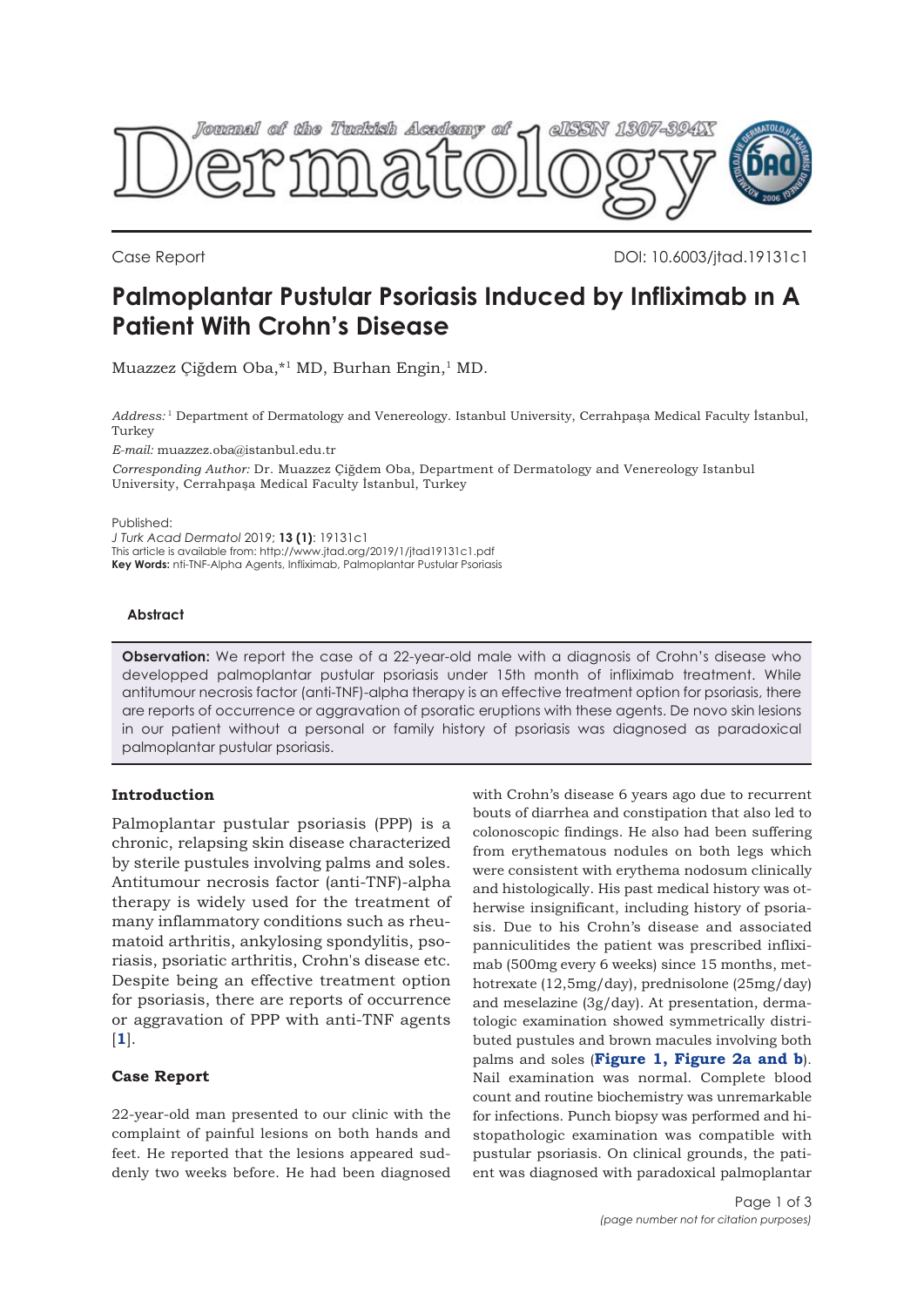<span id="page-1-0"></span>*J Turk Acad Dermato*l 2019; **13 (1)**: 19131c1. http://www.jtad.org/2019/1/jtad19131c1.pdf



Figure 1. Thenar eminences and central palms of both hand are studded with pustules and brown macules

pustular psoriasis due to infliximab. We advised the patient to discontinue infliximab. However, the patient did not consent, as he was asymptomatic under infliximab therapy. He was started on potassium permanganate wet dressing and 0.05% clobetasol propionate cream under occlusion. Despite temporary improvement with topical treatment, after the following infliximab infusion the patient presented with aggravated symptoms. The erythema, edema and pain was significantly increased which supported the diagnosis of paradoxical palmoplantar pustular psoriasis **(Figure 3**)

#### **Discussion**

Palmoplantar pustular psoriasis is mostly considered as a localized form of psoriasis. The



**Figure 2 a and b.** The instep and medial borders of both feet are involved symmetrically

condition presents with both fresh yellow pustules and eroded lesions and brown macules in middle-aged adults. Etiology is still unclear. It affects smokers and diabetics more frequently [**[2,3](#page-2-0)**]. Potent or very potent topical corticosteroids are first-line treatment options in PPPP. Conventional systemic agents such as acitretin, methotrexate, ciclosporine can be used in refractory cases [**[4](#page-2-0)**].

Antitumour necrosis factor (anti-TNF)-alpha therapy can result in paradoxical psoriasiform lesions, mostly in the form of palmoplantar pustular psoriasis. Pathogenesis is thought to involve an anti-TNF induced increased expression of type I interferons [**[5](#page-2-0)**]. A literature se-



**Figure 3.** Exacerbation of the condition after infliximab infusion with pronounced eryhthema and edema. Nail discoloration is noted on the left thumb due to application of potassium permanganate wet dressing